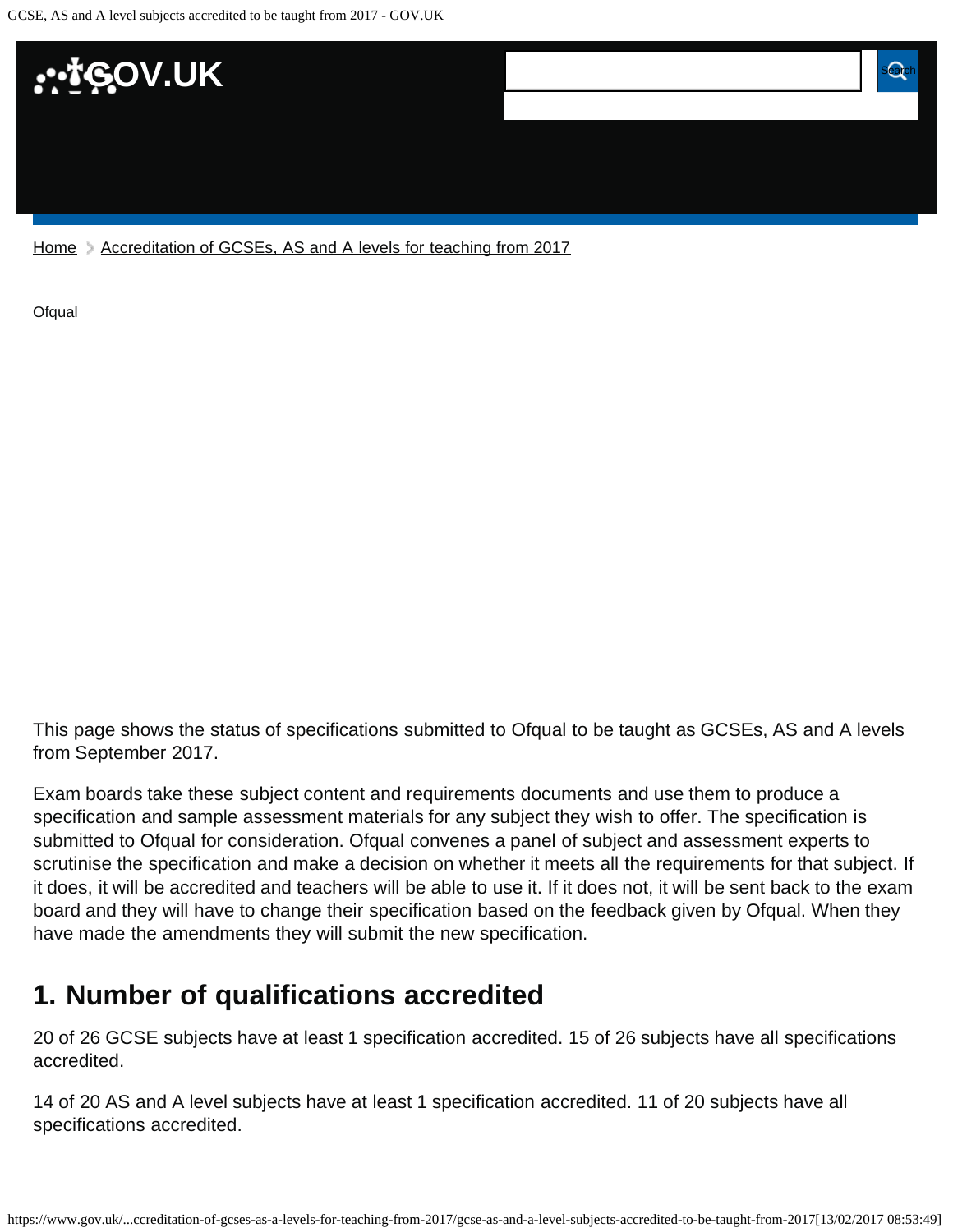## <span id="page-1-0"></span>**2. Number of specifications accredited**

## **2.1 For teaching from 2017**

32 of 44 GCSE specifications have been accredited.

40 of 73 AS and A level specifications have been accredited.

### **2.2 For teaching from 2016**

In 2016 we [accredited 147 GCSE, AS and A level specifications.](https://www.gov.uk/government/publications/accreditation-of-gcses-as-a-levels-for-teaching-from-2016)

### **2.3 For teaching from 2015**

In 2015 we [accredited 122 GCSE, AS and A level specifications.](https://www.gov.uk/government/publications/new-gcses-as-and-a-levels-accredited-to-be-taught-from-2015)

## <span id="page-1-1"></span>**3. The accreditation process**

We have produced a [diagram of the accreditation process.](https://www.gov.uk/government/publications/your-qualification-our-regulation-gcse-as-and-a-level-reforms#attachment_1634078)

# <span id="page-1-2"></span>**4. Key information**

| Entry                    | <b>Meaning</b>                                                                                                                                |  |  |  |
|--------------------------|-----------------------------------------------------------------------------------------------------------------------------------------------|--|--|--|
|                          | Specification accredited                                                                                                                      |  |  |  |
|                          | Exam board is not submitting a specification for this subject                                                                                 |  |  |  |
| 'submission due'         | The date the exam board is aiming to submit for accreditation                                                                                 |  |  |  |
| 'awaiting<br>submission' | We are awaiting a submission from the exam board but they have not indicated when we will receive it or the date they<br>indicated has passed |  |  |  |
| 'submission<br>received' | We have received a specification from the exam board and it is awaiting an accreditation decision                                             |  |  |  |

## <span id="page-1-3"></span>**5. GCSEs**

| <b>Subject</b>                 | <b>AQA</b>               | <b>OCR</b>               | Pearson<br>(Edexcel)       | <b>WJEC Eduqas</b> |
|--------------------------------|--------------------------|--------------------------|----------------------------|--------------------|
| <b>GCSE</b> ancient<br>history | $\overline{\phantom{a}}$ |                          | $\overline{\phantom{0}}$   | ۰                  |
| <b>GCSE Arabic</b>             | ۰                        | $\overline{\phantom{a}}$ | Awaiting 3rd<br>submission | ۰                  |

https://www.gov.uk/...ccreditation-of-gcses-as-a-levels-for-teaching-from-2017/gcse-as-and-a-level-subjects-accredited-to-be-taught-from-2017[13/02/2017 08:53:49]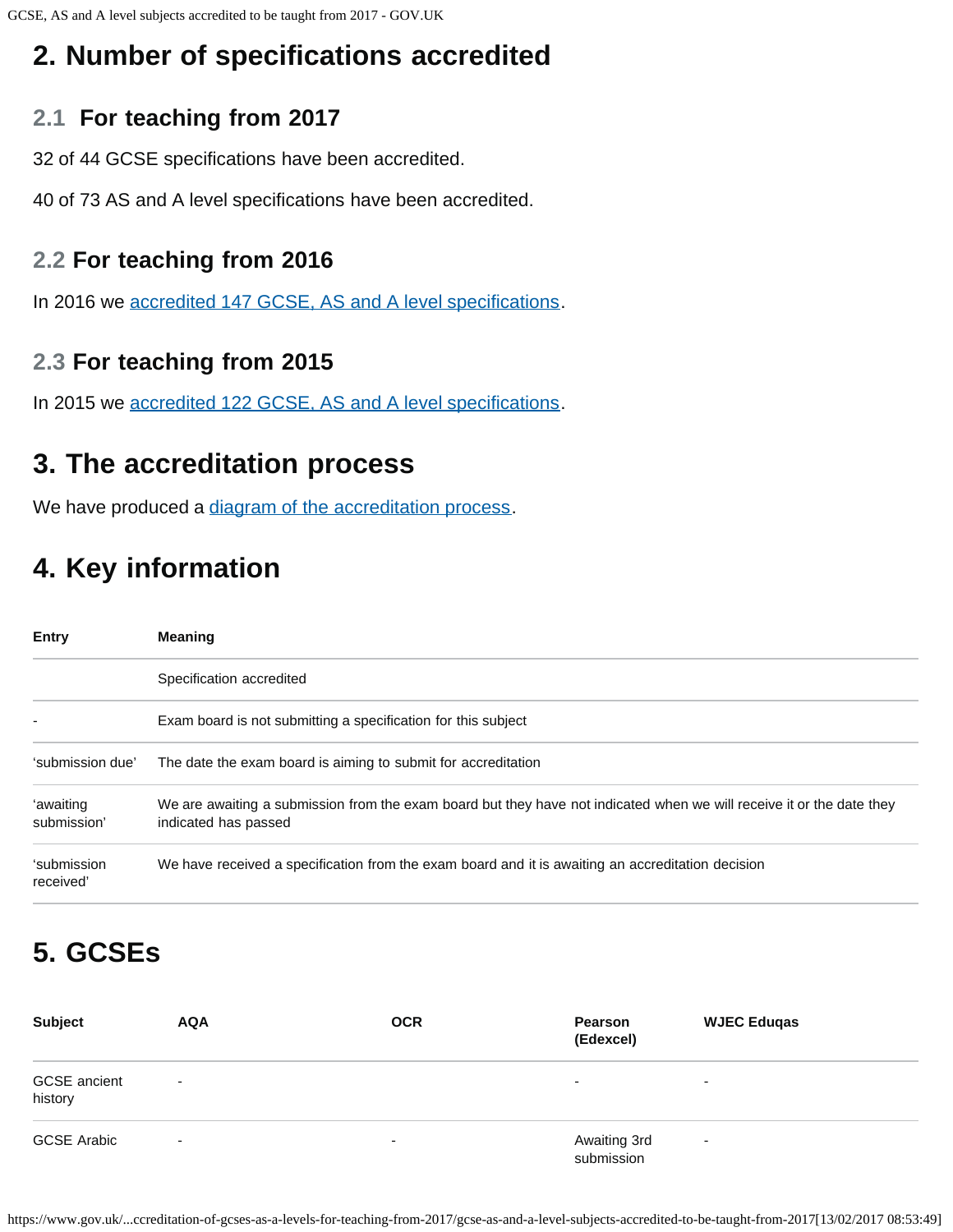#### GCSE, AS and A level subjects accredited to be taught from 2017 - GOV.UK

| GCSE astronomy                        | $\overline{\phantom{a}}$                   |                                     |                              |                                            |
|---------------------------------------|--------------------------------------------|-------------------------------------|------------------------------|--------------------------------------------|
| <b>GCSE Bengali</b>                   | 3rd submission received 1<br>February 2017 |                                     | $\overline{\phantom{a}}$     | $\overline{\phantom{a}}$                   |
| <b>GCSE</b> business                  |                                            |                                     |                              |                                            |
| <b>GCSE Chinese</b>                   | Awaiting 3rd submission                    |                                     |                              | $\overline{\phantom{a}}$                   |
| <b>GCSE</b> classical<br>civilisation |                                            |                                     | ä,                           |                                            |
| GCSE design &<br>technology           |                                            |                                     |                              | 4th submission received 30<br>January 2017 |
| GCSE economics                        |                                            |                                     | $\overline{\phantom{a}}$     | $\overline{\phantom{a}}$                   |
| <b>GCSE</b> electronics               | $\overline{\phantom{a}}$                   |                                     |                              |                                            |
| GCSE engineering                      |                                            | ÷,                                  | $\blacksquare$               |                                            |
| <b>GCSE</b> film studies              | $\overline{\phantom{a}}$                   |                                     | $\overline{\phantom{a}}$     |                                            |
| GCSE geology                          | $\overline{\phantom{a}}$                   | $\overline{\phantom{a}}$            | $\blacksquare$               |                                            |
| <b>GCSE Italian</b>                   |                                            |                                     |                              |                                            |
| <b>GCSE Japanese</b>                  |                                            | ÷,                                  |                              | $\overline{\phantom{a}}$                   |
|                                       | GCSE media studies Awaiting 3rd submission | 3rd submission due 16<br>March 2017 |                              |                                            |
| GCSE modern<br>Greek                  |                                            |                                     | Awaiting 3rd<br>submission   |                                            |
| GCSE modern<br>Hebrew                 | 3rd submission received 1<br>February 2017 |                                     |                              |                                            |
| GCSE PE (short<br>course)             |                                            |                                     |                              |                                            |
| <b>GCSE Polish</b>                    | 3rd submission received 1<br>February 2017 |                                     | $\qquad \qquad \blacksquare$ |                                            |
| GCSE psychology                       |                                            |                                     |                              |                                            |
| GCSE Panjabi                          |                                            |                                     | $\overline{\phantom{a}}$     |                                            |
| <b>GCSE Russian</b>                   |                                            |                                     | Awaiting 3rd<br>submission   |                                            |
| GCSE sociology                        |                                            | $\overline{a}$                      | $\overline{\phantom{a}}$     |                                            |
| <b>GCSE</b> statistics                | 4th submission due 22<br>February 2017     |                                     |                              |                                            |

https://www.gov.uk/...ccreditation-of-gcses-as-a-levels-for-teaching-from-2017/gcse-as-and-a-level-subjects-accredited-to-be-taught-from-2017[13/02/2017 08:53:49]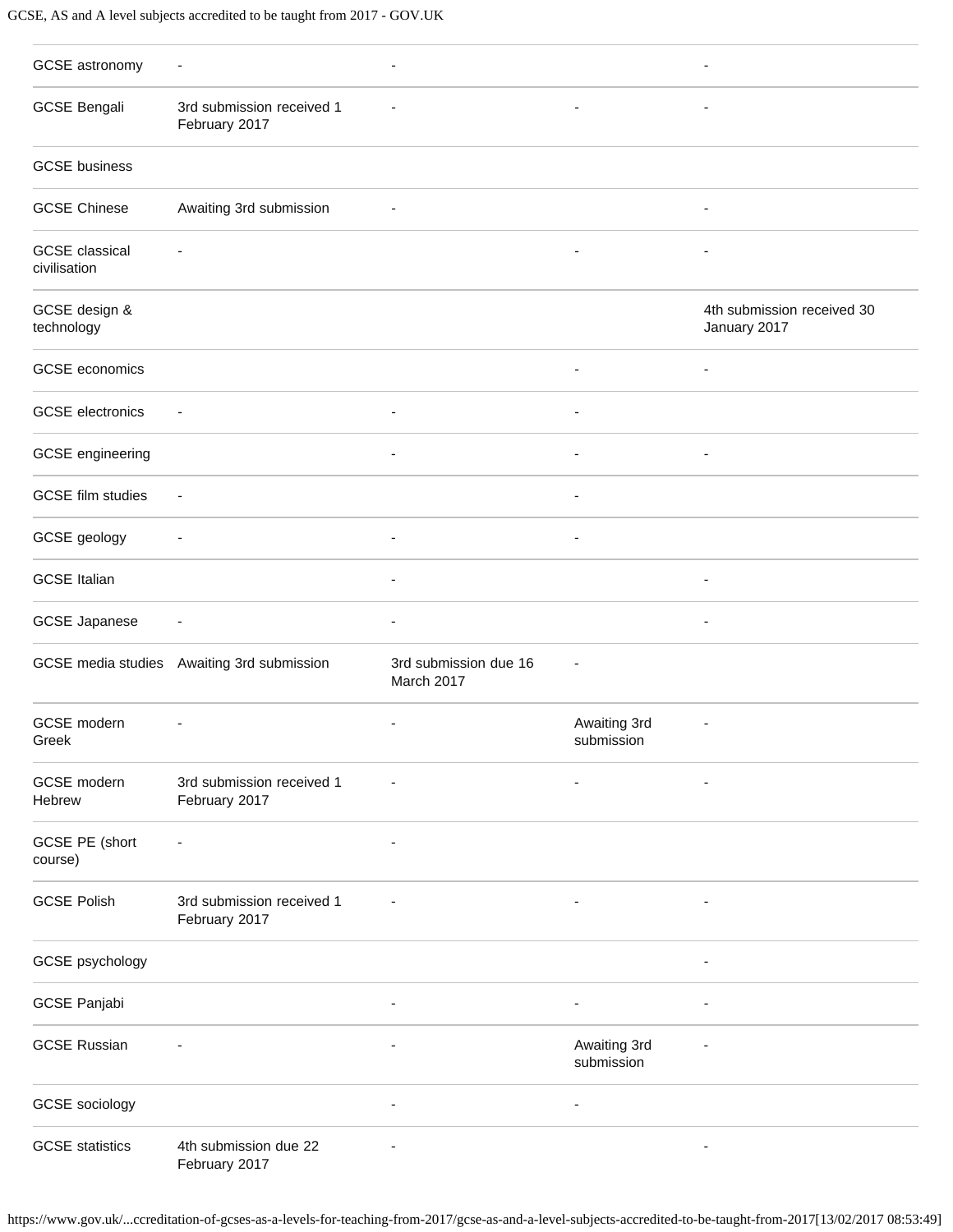| <b>GCSE Urdu</b>                       | 3rd submission received 1<br>February 2017                                       |                                              | ۰                            |                                               |
|----------------------------------------|----------------------------------------------------------------------------------|----------------------------------------------|------------------------------|-----------------------------------------------|
| <b>Subject</b>                         | <b>AQA</b>                                                                       | <b>OCR</b>                                   | <b>Pearson (Edexcel)</b>     | <b>WJEC Eduqas</b>                            |
| Accounting: A<br>level                 |                                                                                  |                                              |                              |                                               |
| Accounting: AS<br>level                |                                                                                  | ٠                                            | $\qquad \qquad \blacksquare$ | ٠                                             |
| Ancient history:<br>A level            | $\sim$ $-$                                                                       |                                              | $\qquad \qquad \blacksquare$ | $\overline{a}$                                |
| Ancient history: -<br>AS level         |                                                                                  |                                              | $\overline{\phantom{a}}$     | ٠                                             |
| Chinese: A level -                     |                                                                                  | $\overline{\phantom{a}}$                     |                              | $\overline{\phantom{a}}$                      |
| Chinese: AS<br>level                   |                                                                                  | ٠                                            |                              | $\overline{a}$                                |
| Classical<br>civilisation: A<br>level  |                                                                                  |                                              | $\overline{\phantom{0}}$     | -                                             |
| Classical<br>civilisation: AS<br>level |                                                                                  |                                              | $\qquad \qquad \blacksquare$ | ٠                                             |
| Design &<br>technology: A<br>level     | Fashion & Textiles: , Product Design: 4th<br>submission received 8 February 2017 | Awaiting 4th submission                      |                              | 4th submission<br>received 9 February<br>2017 |
| Design &<br>technology: AS<br>level    | Fashion & Textiles: , Product Design:                                            |                                              |                              | 4th submission due<br>16 February 2017        |
| Electronics: A<br>level                | $\overline{\phantom{a}}$                                                         | ÷,                                           | $\overline{\phantom{a}}$     |                                               |
| Electronics: AS<br>level               | $\blacksquare$                                                                   | $\overline{\phantom{a}}$                     | $\qquad \qquad \blacksquare$ |                                               |
| Environmental<br>science: A level      |                                                                                  | ٠                                            | $\qquad \qquad \blacksquare$ | ٠                                             |
| Environmental<br>science: AS<br>level  |                                                                                  | $\overline{a}$                               | $\overline{\phantom{a}}$     | ٠                                             |
| Film studies: A<br>level               | $\overline{\phantom{a}}$                                                         | 4th submission received 30 -<br>January 2017 |                              | 5th submission<br>received 7 February<br>2017 |

https://www.gov.uk/...ccreditation-of-gcses-as-a-levels-for-teaching-from-2017/gcse-as-and-a-level-subjects-accredited-to-be-taught-from-2017[13/02/2017 08:53:49]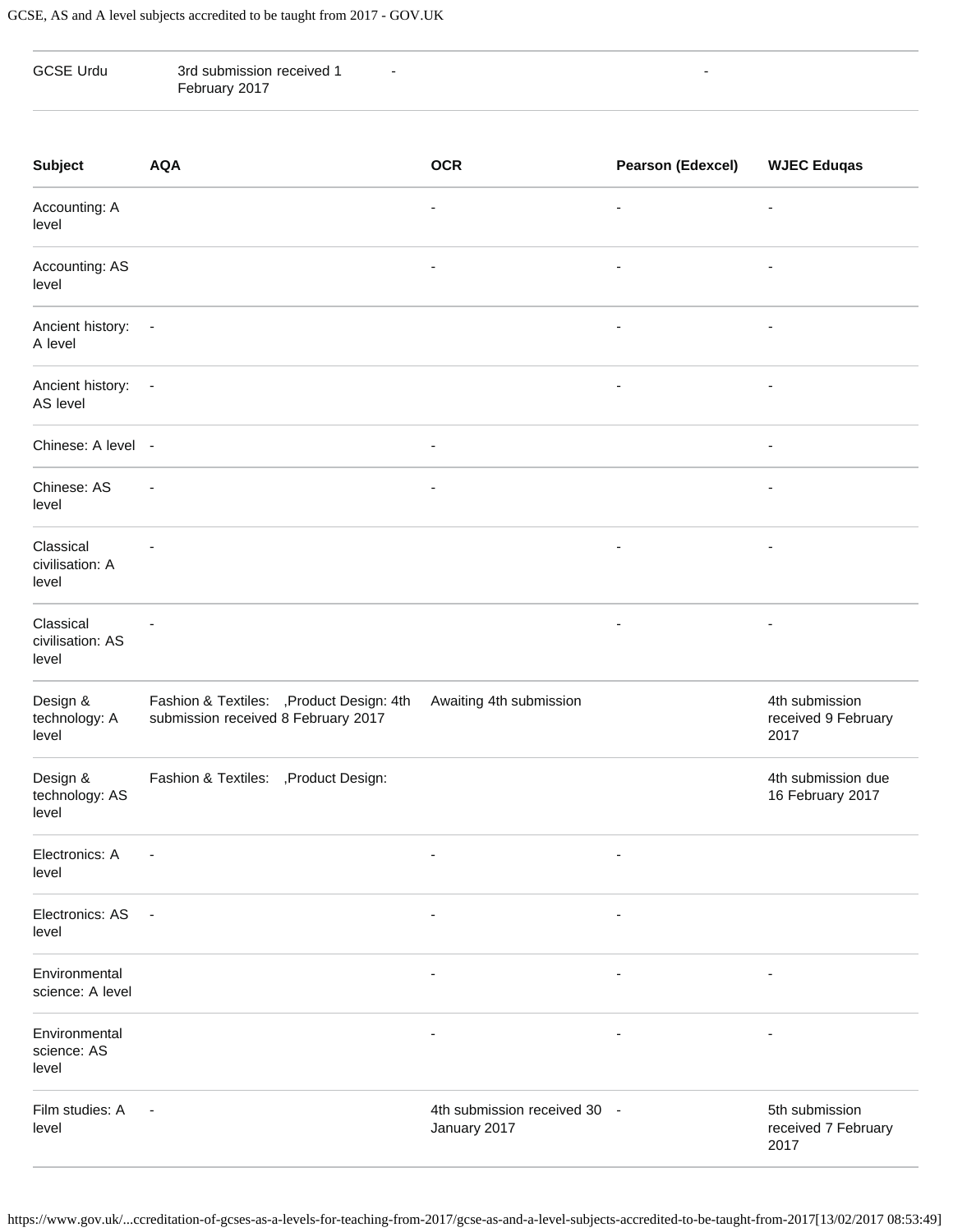| Film studies: AS -<br>level      |                                          |                                                       |                                               |                            |
|----------------------------------|------------------------------------------|-------------------------------------------------------|-----------------------------------------------|----------------------------|
| Further maths:<br>A level        | 2nd submission due 16 February 2017      | Spec A: 2nd submission<br>received 6 February 2017    | 2nd submission<br>received 26 January<br>2017 |                            |
|                                  |                                          | Spec MEI B: 2nd<br>submission due 10<br>February 2017 |                                               |                            |
| Further maths:<br>AS level       | 2nd submission due 16 February 2017      | Spec A: 2nd submission<br>received 6 February 2017    | 2nd submission<br>received 27 January<br>2017 |                            |
|                                  |                                          | Spec MEI B: 2nd<br>submission due 10<br>February 2017 |                                               |                            |
| Geology: A level -               |                                          |                                                       |                                               |                            |
| Geology: AS<br>level             |                                          |                                                       |                                               |                            |
| History of art: A<br>level       | $\sim$                                   |                                                       | 1st submission due 8<br>March 2017            | $\overline{\phantom{a}}$   |
| Italian: A level                 | $\overline{\phantom{a}}$                 | $\overline{\phantom{a}}$                              |                                               | $\overline{\phantom{0}}$   |
| Italian: AS level                | $\overline{\phantom{a}}$                 |                                                       |                                               |                            |
| Law: A level                     |                                          |                                                       | $\overline{\phantom{a}}$                      |                            |
| Law: AS level                    |                                          |                                                       | $\overline{\phantom{a}}$                      |                            |
| Maths: A level                   | 3rd submission received 2 February 2017  | Spec A:<br>Spec MEI B:                                | Awaiting 4th<br>submission                    |                            |
| Maths: AS level                  | 3rd submission received 2 February 2017  | Spec A:                                               | Awaiting 4th                                  |                            |
|                                  |                                          | Spec MEI B:                                           | submission                                    |                            |
| level                            | Media studies: A Awaiting 3rd submission | 3rd submission due 9<br>March 2017                    |                                               | Awaiting 3rd<br>submission |
| Media studies:<br>AS level       | Awaiting 3rd submission                  | 3rd submission due 2<br>March 2017                    |                                               | Awaiting 3rd<br>submission |
| Music<br>technology: A<br>level  |                                          |                                                       |                                               |                            |
| Music<br>technology: AS<br>level |                                          |                                                       |                                               |                            |
| Philosophy: A<br>level           |                                          |                                                       |                                               |                            |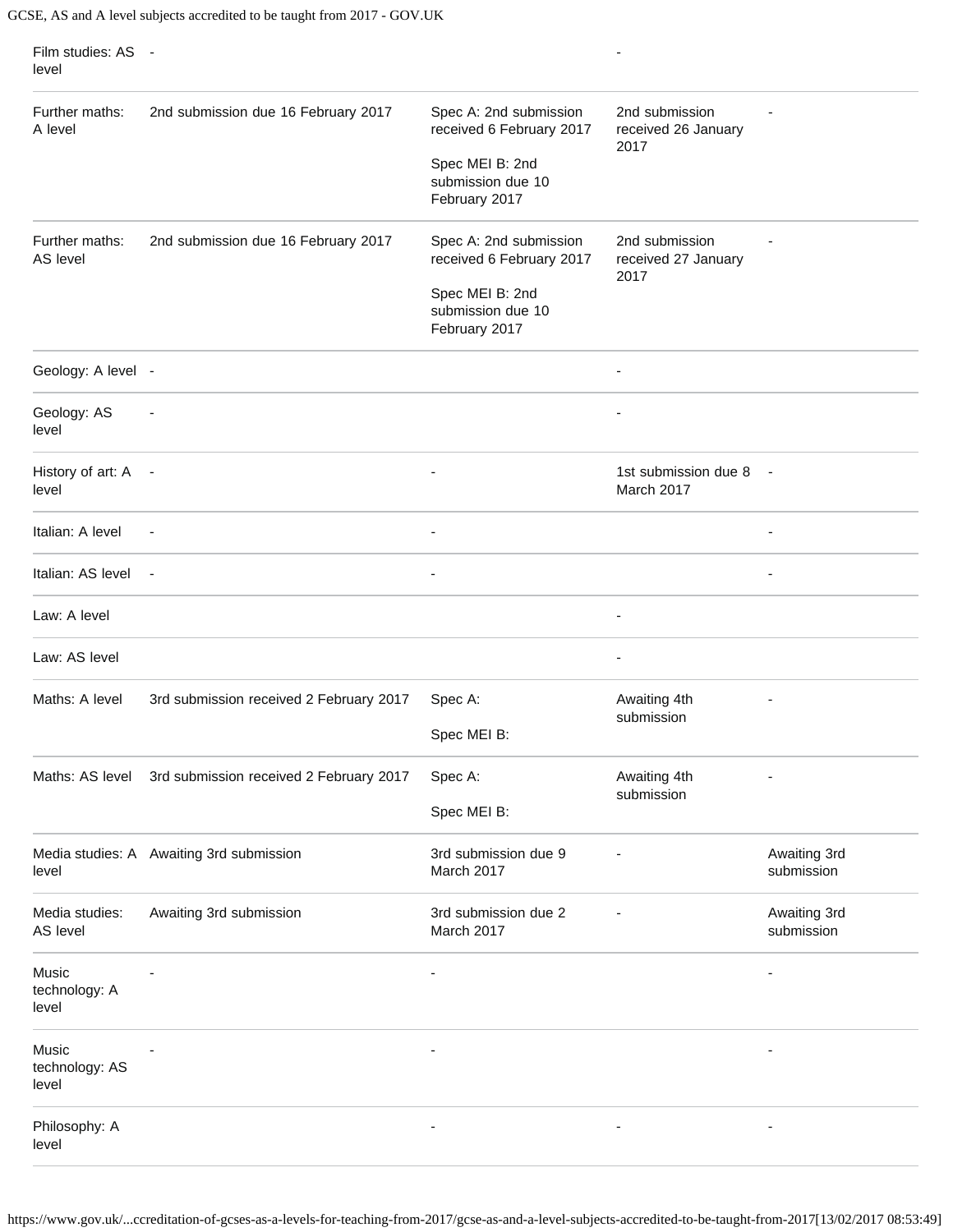#### GCSE, AS and A level subjects accredited to be taught from 2017 - GOV.UK

| Philosophy: AS<br>level |                                                        |                          | $\blacksquare$                                |   |
|-------------------------|--------------------------------------------------------|--------------------------|-----------------------------------------------|---|
| Politics: A level       | 3rd submission due 14 February 2017                    | ٠                        | 3rd submission<br>received 26 January<br>2017 |   |
|                         | Politics: AS level 3rd submission due 14 February 2017 |                          | 3rd submission<br>received 26 January<br>2017 |   |
| Russian: A level -      |                                                        | $\overline{\phantom{a}}$ | 3rd submission due 2 -<br>March 2017          |   |
| Russian: AS<br>level    | $\overline{\phantom{a}}$                               | $\overline{\phantom{a}}$ | 3rd submission due 2 -<br>March 2017          |   |
| Statistics: A<br>level  | $\overline{\phantom{a}}$                               |                          | 1st submission due<br>11 April 2017           | ٠ |
| Statistics: AS<br>level | $\overline{\phantom{a}}$                               |                          | 1st submission due<br>11 April 2017           |   |

Is there anything wrong with this page?

### **Services and information**

**[Benefits](https://www.gov.uk/browse/benefits)** 

[Births, deaths, marriages and care](https://www.gov.uk/browse/births-deaths-marriages)

[Business and self-employed](https://www.gov.uk/browse/business)

[Childcare and parenting](https://www.gov.uk/browse/childcare-parenting)

[Citizenship and living in the UK](https://www.gov.uk/browse/citizenship)

[Crime, justice and the law](https://www.gov.uk/browse/justice)

[Disabled people](https://www.gov.uk/browse/disabilities)

[Driving and transport](https://www.gov.uk/browse/driving)

[Education and learning](https://www.gov.uk/browse/education)

[Employing people](https://www.gov.uk/browse/employing-people)

[Environment and countryside](https://www.gov.uk/browse/environment-countryside)

[Housing and local services](https://www.gov.uk/browse/housing-local-services)

[Money and tax](https://www.gov.uk/browse/tax)